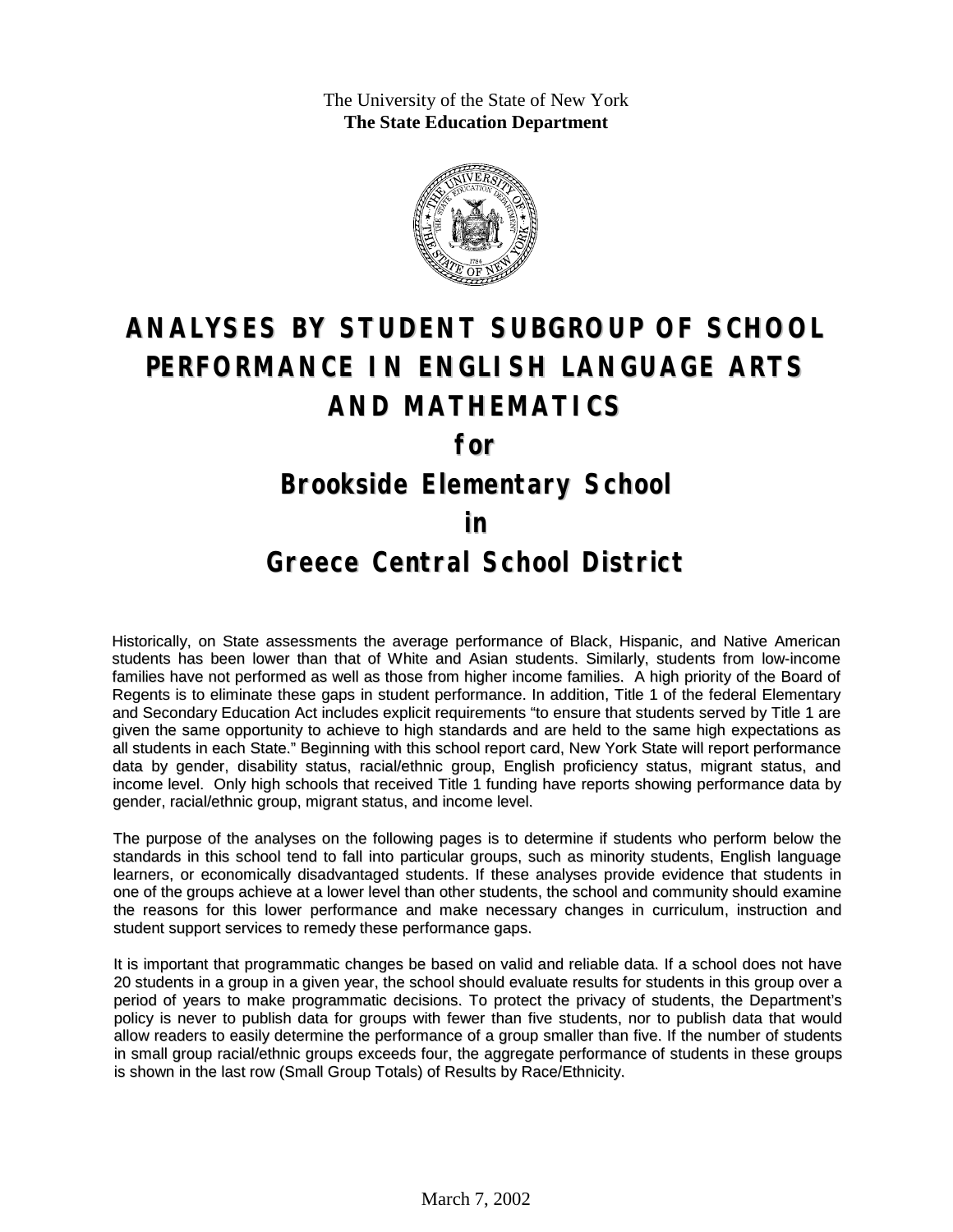## **Elementary English Language Arts**

A description of the performance levels and summary results for all general-education students and all students with disabilities can be found in the *Overview* of the New York State Report Card.

| <b>Student Subgroup</b>                  | <b>Counts of Students</b> |            |                             |                |              |             |             |              | <b>Percentages</b>           |                  |
|------------------------------------------|---------------------------|------------|-----------------------------|----------------|--------------|-------------|-------------|--------------|------------------------------|------------------|
|                                          | <b>Not Tested</b>         |            |                             | <b>Tested</b>  |              |             |             |              | of Tested<br><b>Students</b> |                  |
|                                          | <b>ALT</b>                | <b>ELL</b> | No<br>Valid<br><b>Score</b> | Level<br>1     | Level<br>2   | Level<br>3  | Level<br>4  | Total        | Level<br>$2 - 4$             | Level<br>$3 - 4$ |
| Results by Race/Ethnicity                |                           |            |                             |                |              |             |             |              |                              |                  |
| American Indian/Alaskan<br><b>Native</b> | $\Omega$                  | 0          | 0                           | s              | $\mathbf s$  | ${\bf s}$   | $\mathbf s$ | 1            | $\mathbf s$                  | $\mathbf s$      |
| <b>Black</b>                             | 0                         | 0          | 0                           | 3              | 9            | 4           | 0           | 16           | 81%                          | 25%              |
| Hispanic                                 | 0                         | 0          | $\overline{c}$              | s              | $\mathsf{s}$ | s           | s           | 8            | s                            | s                |
| Asian or Pacific Islander                | $\mathbf{1}$              | 0          | 0                           | 0              | $\mathbf 0$  | 0           | $\mathbf 0$ | 0            | $0\%$                        | 0%               |
| White                                    | 6                         | 0          | 3                           | $\overline{7}$ | 18           | 31          | 14          | 70           | 90%                          | 64%              |
| Total                                    | $\overline{7}$            | 0          | 5                           | 10             | 32           | 39          | 14          | 95           | 89%                          | 56%              |
| Small Group Totals (s)                   | 0                         | 0          | $\mathbf{2}$                | 0              | 5            | 4           | 0           | 9            | 100%                         | 44%              |
| Results by Gender                        |                           |            |                             |                |              |             |             |              |                              |                  |
| Female                                   | $\mathbf{1}$              | 0          | 3                           | 3              | 21           | 26          | 6           | 56           | 95%                          | 57%              |
| Male                                     | 6                         | 0          | $\overline{c}$              | 7              | 11           | 13          | 8           | 39           | 82%                          | 54%              |
| Total                                    | $\overline{7}$            | 0          | 5                           | 10             | 32           | 39          | 14          | 95           | 89%                          | 56%              |
| Results by English Proficiency Status    |                           |            |                             |                |              |             |             |              |                              |                  |
| <b>English Proficient</b>                | 5                         | 0          | 4                           | s              | $\mathbf s$  | $\mathbf s$ | s           | 94           | s                            | s                |
| <b>Limited English Proficient</b>        | $\mathbf{2}$              | 0          | $\mathbf{1}$                | s              | s            | $\mathbf s$ | s           | $\mathbf{1}$ | $\mathbf s$                  | s                |
| Total                                    | $\overline{7}$            | 0          | 5                           | 10             | 32           | 39          | 14          | 95           | 89%                          | 56%              |
| Results by Income Level                  |                           |            |                             |                |              |             |             |              |                              |                  |
| Economically<br>Disadvantaged            | $\overline{4}$            | 0          | 5                           | 5              | 18           | 9           | 1           | 33           | 85%                          | 30%              |
| Not Disadvantaged                        | 3                         | 0          | $\mathbf 0$                 | 5              | 14           | 30          | 13          | 62           | 92%                          | 69%              |
| Total                                    | $\overline{7}$            | 0          | 5                           | 10             | 32           | 39          | 14          | 95           | 89%                          | 56%              |
| Results by Migrant Status                |                           |            |                             |                |              |             |             |              |                              |                  |
| <b>Migrant Family</b>                    | 0                         | 0          | $\mathbf 0$                 | $\mathbf 0$    | $\mathbf 0$  | $\mathbf 0$ | $\mathbf 0$ | $\mathbf 0$  | 0%                           | 0%               |
| Not Migrant Family                       | $\overline{7}$            | 0          | 5                           | 10             | 32           | 39          | 14          | 95           | 89%                          | 56%              |
| Total                                    | $\overline{7}$            | 0          | 5                           | 10             | 32           | 39          | 14          | 95           | 89%                          | 56%              |

**Note. ALT** designates severely disabled students eligible for the New York State Alternate Assessment; **ELL** designates English language learners eligible for an alternative assessment of proficiency in reading English; and **No Valid Score** designates students who did not receive a valid test score because of absence from all or part of the test or because the test was administered under nonstandard conditions.

03/07/02